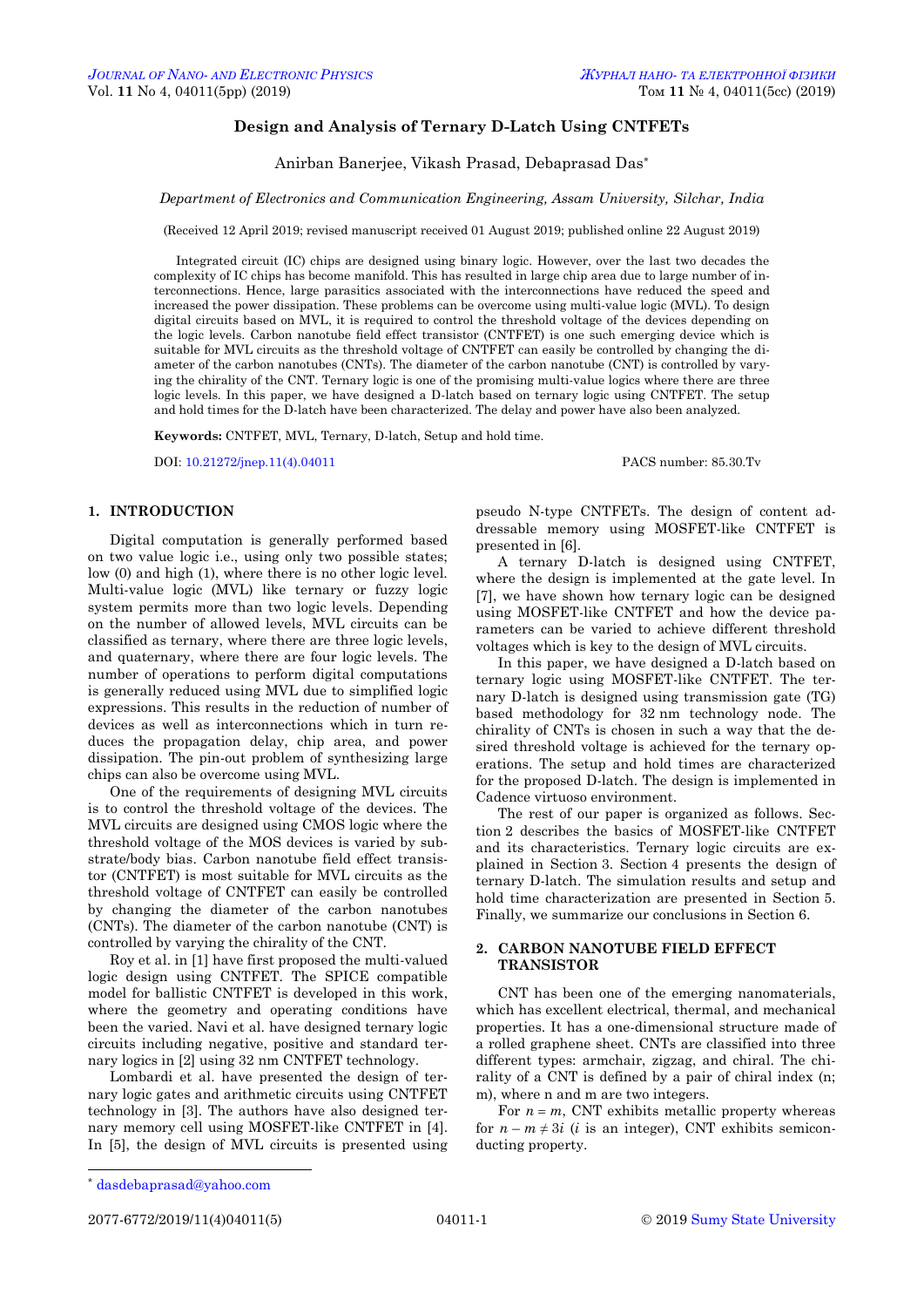ANIRBAN BANERJEE, VIKASH PRASAD, DEBAPRASAD DAS *J. NANO- ELECTRON. PHYS.* **[11](#page-0-2)**, [04011](#page-0-2) [\(2019\)](#page-0-2)

Different CNTFET structures have been proposed by different research groups. In Schottky barrier CNTFET, source/drain metal contacts are made of titanium or cobalt [8]. The nanotube acts as a channel between two metal contacts. In [9], band-to-band tunneling CNT-FET (BTBT-CNTFET) is proposed by Appenzeller et al., where the tunneling properties of the nanotube devices have been utilized. Jie Deng et al. have proposed MOSFET-like CNTFET, which has very similar VI characteristics as that of MOSFET [10-12]. In this work, we have used MOSFET-like CNTFET due to its similar VI characteristics as that of the traditional Sibased MOSFETs. The device parameters of the CNT-FET used in this work are obtained from [10, 11] and the device model is obtained from [12]. The p-type and *n*-type CNTFET models are created in Cadence virtuoso environment to design the ternary logic gates using this device model. In our model, the threshold voltage varies from 0.289 V to 0.559 V by varying the chirality from (10.0) to (19.0) of the nanotubes. Fig. 1 shows the VI characteristics of n-type CNTFET, where the chiral index *n* varies from 10 to 19. Similarly, VI characteristics of *p*-type CNTFET are also obtained, which have already been illustrated in [6]. In traditional CMOS circuits, sizing of MOSFET is done by varying the channel width of the MOSFET. However, in MOSFET-like CNTFET sizing is achieved by changing the number of tubes.



**Fig.1 –** V-I characteristics of *n*-type CNTFET

**Table 1** – Truth table of ternary inverters

| Inverter   | Input | Output |
|------------|-------|--------|
|            |       |        |
| STI        |       |        |
|            |       |        |
|            |       | 2      |
| <b>PTI</b> |       | റ      |
|            | 2     |        |
|            |       | 2      |
| <b>NTI</b> |       |        |
|            |       |        |

## **3. TERNARY LOGIC**

In ternary logic, there are three logic states: 0 (false), 1 (intermediate) and 2 (true), which correspond to 0 V, 0:5 VDD and VDD, respectively, where, VDD is the power supply voltage.

In ternary logic, there are basically three sets of in-

verters: simple ternary inverter (STI), positive ternary inverter (PTI), and negative ternary inverter (NTI). The truth table of the different types of inverters in ternary logic is shown in Table 1. The circuit diagram of simple ternary inverter is shown in Fig. 2.



**Fig. 2 –** Circuit diagram of STI logic



**Fig. 3** – Voltage transfer characteristics of STI

The voltage transfer characteristics of STI are shown in Fig. 3. Three logic states 0, 1, and 2 correspond to 0 V, 0.45 V, and 0.9 V, respectively. When the input voltage is below 0.3 V, T6 is ON and T2 is OFF, and we get logic  $2 (= 0.9 V)$  at the output. When the input voltage is above 0.6 V, T2 is ON and T6 is OFF, and we get logic  $0 (= 0 V)$  at the output. When the input voltage is between 0.3 V and 0.6 V, T2 and T6 are OFF, however, T5 and T1 are ON. T3 and T4 are always ON as they are diode connected. Therefore, we get logic 1  $( = 0.45 \text{ V})$  at the output. When,  $V \text{in} < 0.3 \text{ V}$  or  $V$ in > 0:6 V, though the transistors T1, T3, T4, and T5 are ON, they produce higher resistance path as compared to the pull-up (through T6) and pulldown (through T2). So, the output is either VDD or ground.

#### **4. TERNARY D-LATCH**

In this paper, we have designed the ternary D-latch circuit using the conventional CMOS D-latch topology. Fig. 4 shows the ternary D-latch circuit, where the normal inverters are replaced by the STI and normal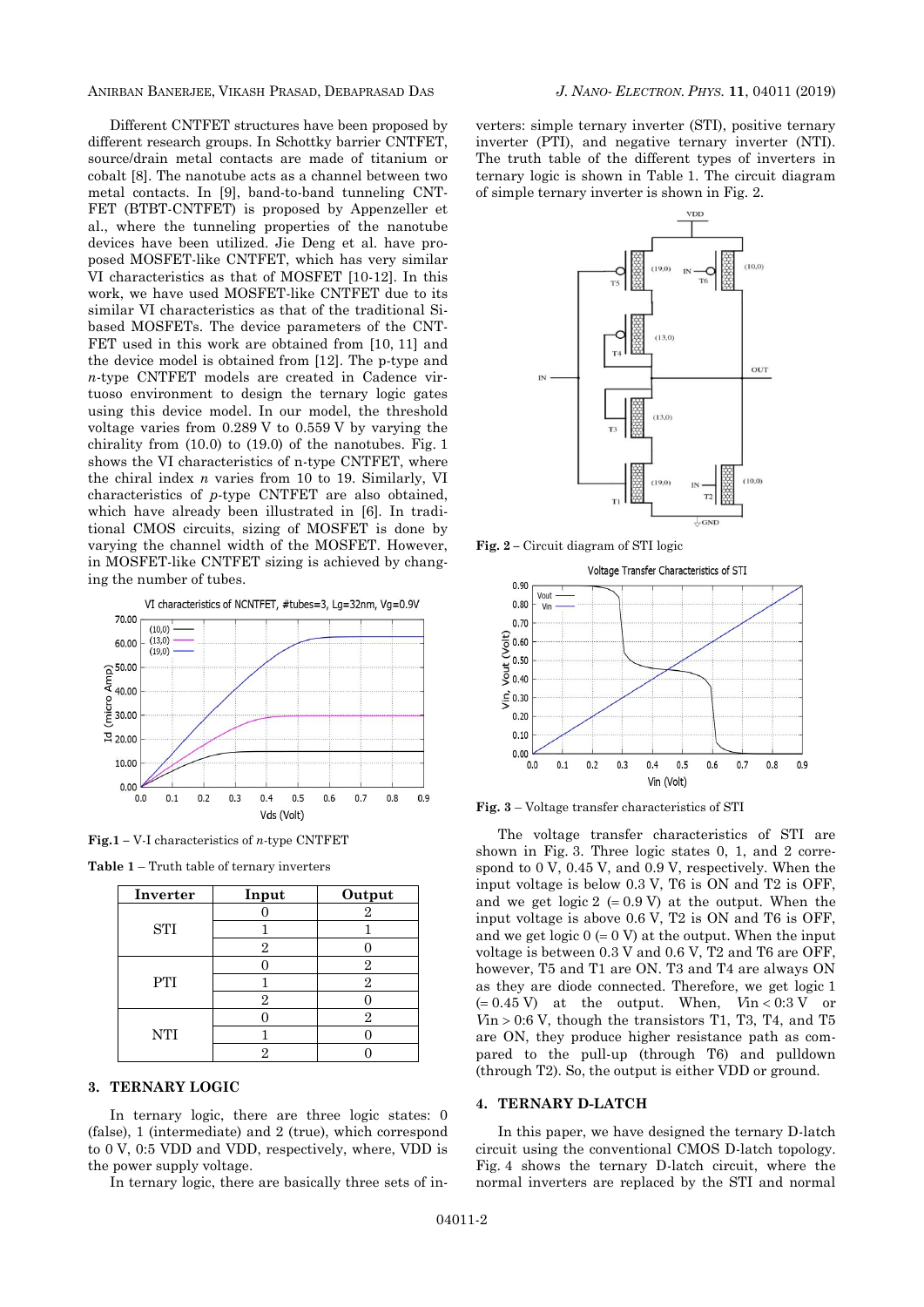transmission gates are replaced by ternary transmission gates. The transmission gates are used to pass the different logic levels  $(0, 0.5 \text{ V}_{DD}$  and  $\text{V}_{DD}$ ) based on the clock inputs. The first STI (STI1) provides the complementary output  $(Q_b)$  of the D-latch.



**Fig. 4 –** Circuit diagram of ternary D-latch

When the clock becomes high, the data input  $(D_{in})$ passes through the first ternary transmission gate (TTG1) and its complement becomes available at the output of the first STI (STI1). However, when the clock goes low, TTG1 remains OFF, and its output becomes high-Z state. In order to avoid the charge loss during this state, a keeper circuit (STI2) is used at the output of the first STI (STI1). The second ternary transmission gate (TTG2) is used in the feedback path to avoid the contention issue as shown in Fig. 4.The first stage of the proposed circuit as shown in Fig. 4 consists of eight CNTFETs with the design parameters as shown in Table 2. The chirality of the CNTFETs is used in such a way that the logic levels corresponding to three ternary logic states pass through the circuit which is explained in the following subsections.

#### **4.1 Case 1: Transfer of Logic Level 0**

When the clock is high, the transmission gate TTG1 is ON and it passes the logic from its input to output. When the input of TTG1 is low (logic level 0), the output of TTG1 is also low (i.e.,  $Q = 0$ ). The entire operation of the circuit and operating conditions for each transistor are shown in Table 3.

| <b>CNTFET</b>   | Chirality | Diameter | Threshold   |
|-----------------|-----------|----------|-------------|
|                 | (nm)      | (nm)     | voltage (V) |
| TG <sub>1</sub> | (19.0)    | 1.487    | $-0.289$    |
| TG <sub>2</sub> | (19.0)    | 1.487    | $+0.289$    |
| T1              | (19.0)    | 1.487    | $+0.289$    |
| T2              | (10.0)    | 0.783    | $+0.559$    |
| T3              | (13.0)    | 1.018    | $+0.428$    |
| T <sub>4</sub>  | (13.0)    | 1.018    | $-0.428$    |
| <b>T5</b>       | (19.0)    | 1.487    | $-0.289$    |
| T6              | (10.0)    | 0.783    | $-0.559$    |

**Table 2 –** CNTFET design parameters

**Table 3 –** Working principle

| Input                  | $\text{Clock}$ TG1 TG2  T1   T2   T3   T4   T5                                                                                                             |  |  |  | T6 |
|------------------------|------------------------------------------------------------------------------------------------------------------------------------------------------------|--|--|--|----|
|                        | $\text{High}$ ON ON OFFOFF X   X ON                                                                                                                        |  |  |  | ON |
| $0.5 \times Vdd$       | $\vert$ High ON $\vert$ ON $\vert$ ON $\vert$ OFF ON $\vert$ ON $\vert$ OFF                                                                                |  |  |  |    |
| $0.5\times Vdd$<br>Vdd | $\left  \frac{1}{\text{High}} \right $ ON $\left  \frac{0}{\text{NN}} \right $ ON $\left  \frac{X}{X} \right $ X $\left  \frac{0}{\text{OFF}} \right $ OFF |  |  |  |    |

The gate terminals of T5/T6 and T1/T2 are connected to the output of transmission gate (TTG1). T1/T2 are OFF, and T5/T6 are ON, so the output of STI1 is high i.e.,  $Q_b = V_{DD}$ . The second STI (STI2) complements the output of first STI (*Q*b), so we get logic 0 at *Q*.

#### **4.2 Case 2: Transfer of Logic Level 0.5 VDD**

When the input of transmission gate TTG1 is 0.5  $V_{DD}$ , i.e., 0.45 V, T6 is OFF, T5 is ON, T1 is ON and T2 is OFF. The diode connected CNTFETs T4 and T3 produce a voltage drop of 0.45 V from node n2 to *Q*<sup>b</sup> and from node *Q*<sup>b</sup> to n1 due to threshold voltages of T4 and T3. Therefore, the output voltage becomes 0.45 V (i.e., 0:5 V<sub>DD</sub>), and we get logic level 1 at  $Q<sub>b</sub>$  and also at  $Q<sub>c</sub>$ .

#### **4.3 Case 3: Transfer of Logic Level VDD**

When the input of the transmission gate TTG1 is 0.9 V, i.e., *V<sub>DD</sub>*, T6 and T5 are OFF and T1 and T2 are ON. Therefore, the output voltage is pulled down to the ground, and we get logic 0 at *Q*<sup>b</sup> and logic 2 at *Q*. The ternary D-latch shown in Fig. 4 works when clock input is high, i.e., data transfer takes place when clock is at logic 2. It is also possible to make it work when clock input is low by replacing the clock (clk) and inverted clock (clkb) inputs in the TTG1 and TTG2 circuits.



**Fig. 5** – Transient characteristics of ternary D-latch

#### **5. SIMULATION RESULTS**

The proposed design is implemented using 32 nm technology node. The simulations are performed in Cadence Virtuoso environment. Fig. 5 shows the simulated input and output waveforms of the ternary Dlatch. When clock remains high, the D input is passed to Q output and complement of D input is passed to  $Q<sub>b</sub>$ output. The rise/fall delay of the ternary D-latch is calculated which are shown in Table 4.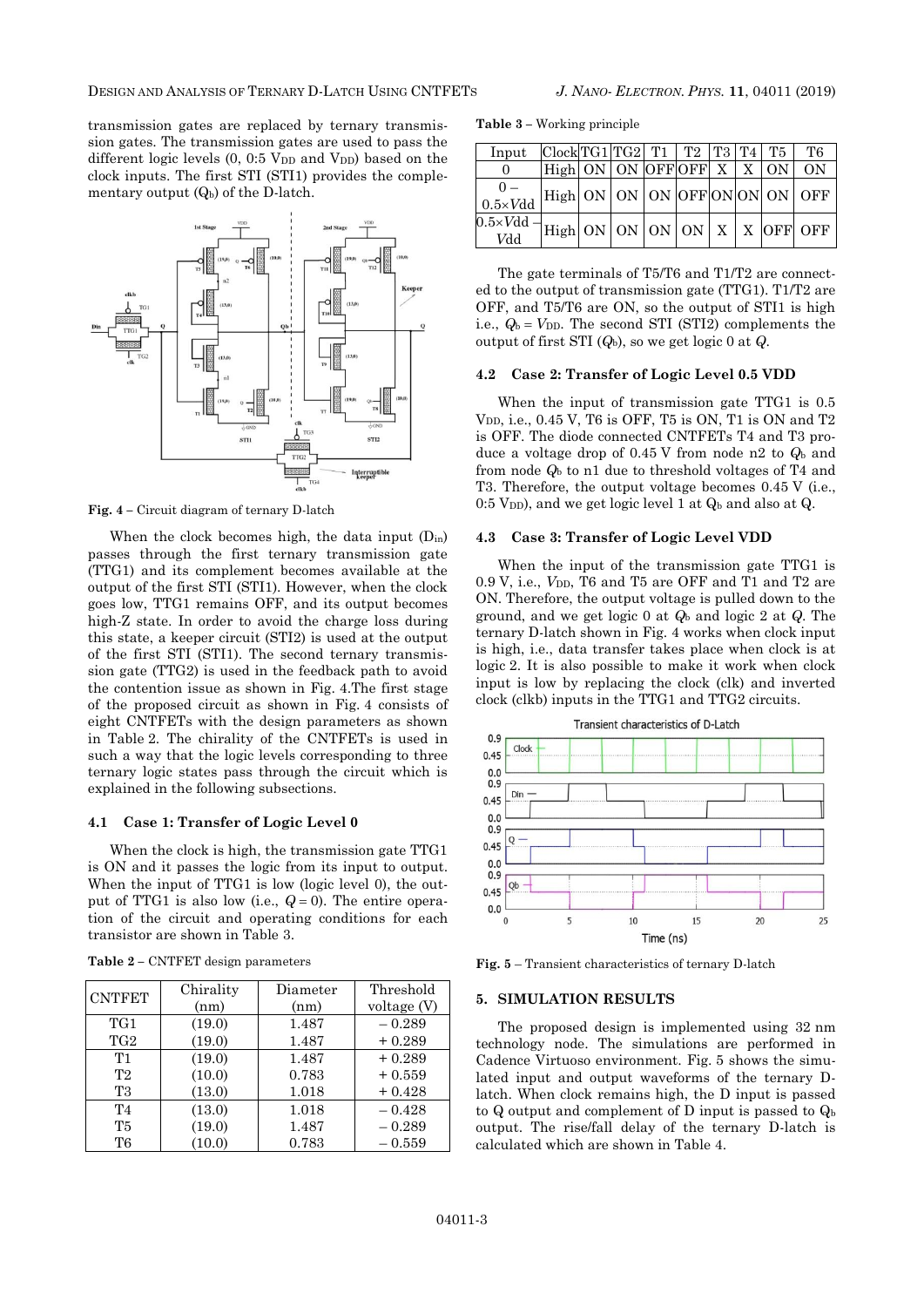ANIRBAN BANERJEE, VIKASH PRASAD, DEBAPRASAD DAS *J. NANO- ELECTRON. PHYS.* **[11](#page-0-2)**, [04011](#page-0-2) [\(2019\)](#page-0-2)

**Table 4 –** Input-output delay of ternary logic based D-latch

| Sl. No. | <b>Transition</b>                             | Rise Delay (ps) |
|---------|-----------------------------------------------|-----------------|
|         | 0 to $0.5 \times V_{\text{DD}}$               | 23.88           |
| 9.      | $0.5 \times V_{DD}$ to $V_{DD}$               | 4.94            |
|         |                                               |                 |
| Sl. No. | <b>Transition</b>                             | Fall Delay (ps) |
|         | $V_{\text{DD}}$ to $0.5 \times V_{\text{DD}}$ | 23.89           |

**Table 5 –** Average delay, power, and PDP of ternary D-latch

|     | Average delay (ps)   Average power $(W)$ | (aJ)<br>PDP. |
|-----|------------------------------------------|--------------|
| 441 | 1 312                                    | 18.906       |
|     |                                          |              |

**Table 6 –** Setup and hold time of ternary logic based D-latch

| Sl:No:                                    | Transition                                   | Setup time (ps) Hold time (ps) |      |  |
|-------------------------------------------|----------------------------------------------|--------------------------------|------|--|
|                                           | 0 to $0.5 \times V_{DD}$                     | 20.0                           | 20.0 |  |
| $\mathcal{D}_{\mathcal{L}}$               | $0.5\times V_{\text{DD}}$ to $V_{\text{DD}}$ | 30.0                           | 28.0 |  |
| Note: Clock -ve edge and data rising edge |                                              |                                |      |  |



**Fig. 6** – Setup time characterization of ternary D-latch

# **REFERENCES**

- 1. А. Ray Chowdhury, К. Roy, *[IEEE T. Nanotechnol.](https://doi.org/10.1109/TNANO.2004.842068)* **4**(2), 168 (2005).
- 2. M.H. Moaiyeri, A. Doostaregan, K. Navi, *[IET Circuits Device.](http://doi.org/10.1049/iet-cds.2010.0340) Syst.* **5** No [4, 285](http://doi.org/10.1049/iet-cds.2010.0340) (2011).
- 3. S. Lin, Y.B. Kim, F. Lombardi, *[IEEE T. Nanotechnol.](https://doi.org/10.1109/TNANO.2009.2036845)* **10** No 2, [217](https://doi.org/10.1109/TNANO.2009.2036845) (2011).
- 4. S. Lin, Y.B. Kim, F. Lombardi, *[IEEE T. Nanotechnol.](https://doi.org/10.1109/TNANO.2012.2211614)* **11** No 5, [1019](https://doi.org/10.1109/TNANO.2012.2211614) (2012).
- 5. J. Liang, L. Chen, J. Han, F Lombardi, *[IEEE T. Nanotechnol.](https://doi.org/10.1109/TNANO.2014.2316000)* **13** No [4, 695](https://doi.org/10.1109/TNANO.2014.2316000) (2014).
- 6. D. Das, A. Sinha Roy, H. Rahaman, *[Design of Content Ad](https://doi.org/10.1080/21681724.2014.911368)[dressable Memory Architecture Using Carbon Nanotube](https://doi.org/10.1080/21681724.2014.911368)  Field Effect Transistors*[, Proc. 16th International Symposium](https://doi.org/10.1080/21681724.2014.911368) (VDAT 2012, Shibpur: July: 2012).

The D-latch is characterized to measure the setup and hold time. Setup time of a latch is the minimum time before the clocking transition; the data must arrive at the input of the latch. On the other hand, the hold time of a latch is the minimum time after the clocking transition the data must not change. Fig. 6 illustrates the setup time analysis for the design. The negative edge of the clock is used for setup time analysis while the data is switched from logic 1 to logic 2 (i.e.,  $0.5$  V<sub>DD</sub> to V<sub>DD</sub>). As shown in Fig. 6, the data input is passed to the output for the first two transitions. When the data input is delayed further, it is not passed to the output as indicated for the last five transitions in Fig. 6. It is observed that data must be stable 30 ps before the clock transition to get a valid output at Q. A similar analysis has been performed for setup and hold time analysis for other logic levels and the results are shown in Table 5. Table 6 shows the delay and power values of the proposed design.

#### **6. CONCLUSIONS**

We have presented the design of ternary D-latch in this paper. The design is implemented using MOSFETlike CNTFET, where the threshold voltage of the CNT-FETs is controlled by controlling the chirality of CNTs. The design of multi-threshold logic circuit using traditional MOS devices requires suitable tuning of the threshold voltages which is difficult to achieve. Our proposed design shows a unique technique to achieve proper tuning of the threshold voltage by suitably changing the chirality of the CNTs, which is the primary requirement of multi-threshold logic circuit design. The proposed ternary D-latch based on CNTFET works perfectly for all the logic levels as desired for ternary operation. The setup and hold time analyses have also been carried out to characterize the design.

- 7. V. Prasad, A. Banerjee, D. Das, *Design of Ternary Logic Circuits using CNTFET*, *Proc. International Symposium on Devices, Circuits and Systems* (ISDCS 2018, IIEST shibpur: March 2018).
- 8. J. Appenzeller, J. Knoch, R. Martel, V. Derycke, S. Wind, Ph. Avouris, *IEEE T. [Nanotechnol.](https://doi.org/10.1109/TNANO.2002.807390)* **1** No 4, 184 (2002).
- 9. J. Appenzeller, Y.-M. Lin, J. Knoch, Ph. Avouris, *[Phys.](https://doi.org/10.1103/PhysRevLett.93.196805) Rev. [Lett.](https://doi.org/10.1103/PhysRevLett.93.196805)* **93** No 19, 1 (2004).
- 10. J. Deng, H.-S.P. Wong, *[IEEE T. Electron](https://doi.org/10.1109/TED.2007.909030) Dev.* **54** No 12, [3186](https://doi.org/10.1109/TED.2007.909030) (2007).
- 11. J. Deng, H.-S.P. Wong, *IEEE T. [Electron Dev.](https://doi.org/10.1109/TED.2007.909043)* **54** No 12, [3195](https://doi.org/10.1109/TED.2007.909043) (2007).
- 12. Stanford CNFET Model, Stanford Nanoelectronics Lab, *https://nano.stanford.edu/stanford-cnfet-model*, accessed 4th April 2019.

# **Розробка та аналіз трирівневого D-тригеру на базі польового транзистору з вуглецевих нанотрубок**

#### Anirban Banerjee, Vikash Prasad, Debaprasad Das

*Department of Electronics and Communication Engineering, Assam University, Silchar, India*

Інтегральні мікросхеми базуються на використанні бінарної логіки. Однак останні два десятиліття складність мікросхем невпинно зростала. Це призвело до великої площі чіпів через велику кількість з'єднань. Отже, великі паразитні ємності, пов'язані з взаємозв'язками, зменшили швидкість і